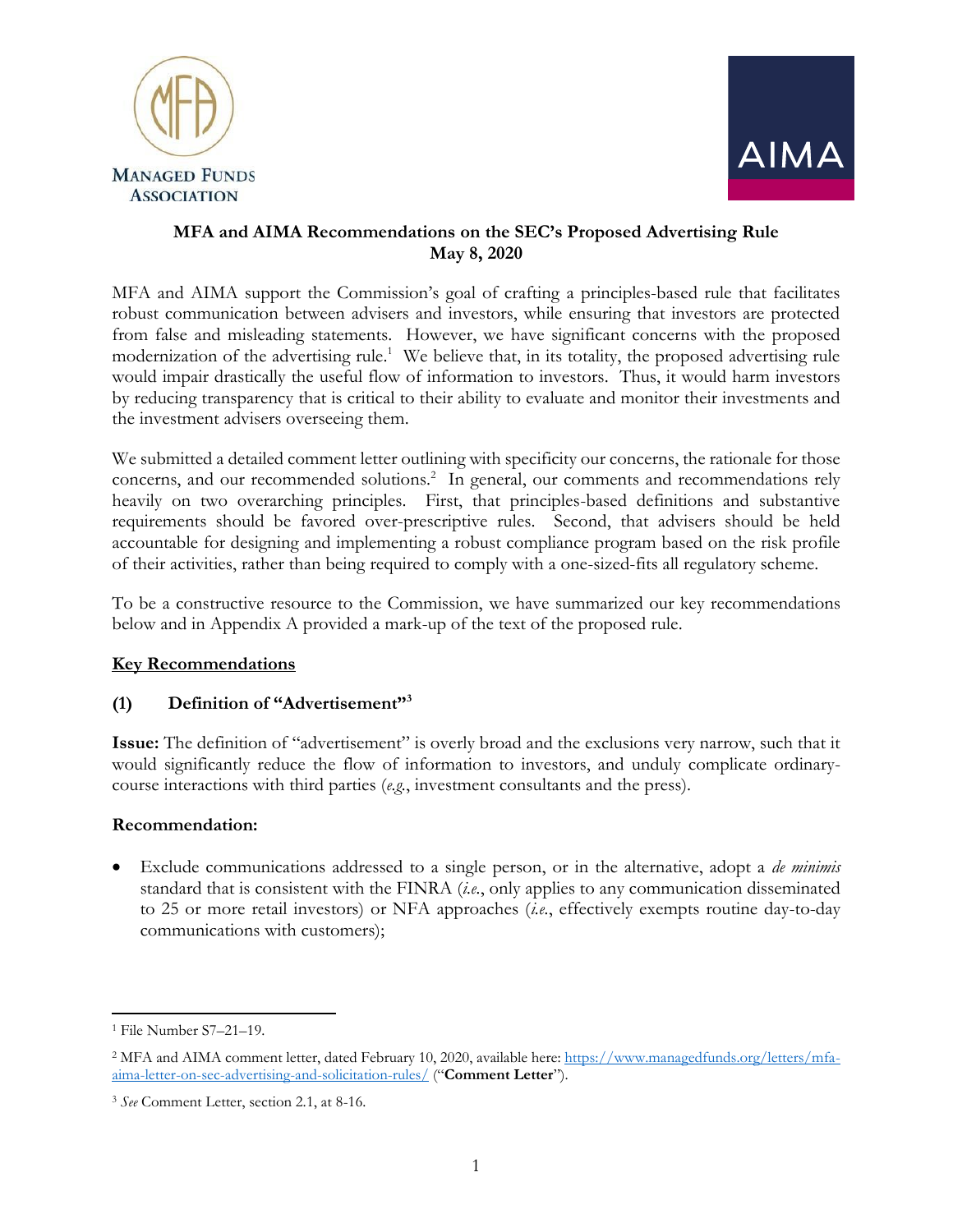- Eliminate the phrase "by or on behalf of", or in the alternative, adopt a standard similar to FINRA's "entanglement" standard (*i.e.*, looking at whether the FINRA member through its conduct adopted or endorsed the third party's statement). We understand that the intent of the Commission in proposing this provision was to adopt a standard similar to that of the FINRA "entanglement" standard.If the Commission adopts FINRA's standard, we recommend that the Commission provide safe harbors for ordinary course activities with third parties (*e.g.*, confirming that an investment adviser providing limited information that a third party later distributes or incorporates into third-party materials would not: (i) result in those materials being "by or on behalf of the investment adviser; or (ii) by itself, constitute endorsement by the investment advisers of the third party's later materials).
- Eliminate the term "promote", or in the alternative, clarify that it does not expand the definition of "advertisement" beyond its meaning under the current advertising rule;
- Exclude an investment adviser's response to all unsolicited investor requests, including a response that contains actual or hypothetical performance and/or information that the investment adviser determines in good faith is reasonably related to the unsolicited request. In the alternative, clarify in the final rule release that an investment adviser's response to an unsolicited request that contains performance information fits within the exclusion; and
- Carve out the following important investment adviser communications: (i) communications that contain market commentary; (ii) communications sent solely to an investment adviser's existing clients or investors or to prospective clients and investors upon their request (*e.g.,* risk reports, portfolio updates, and client or investor newsletters); (iii) general announcements relating to an investment adviser's personnel, philanthropic activities, firm awards, or general business developments; (iv) prospectuses, private placement memoranda, and similar offering documents; and (v) interviews or firm profiles conducted by a third-party media publication that are not focused on offering an investment adviser's products or services.

## **(2) Definitions of "Retail Person"/"Non-Retail Person"<sup>4</sup>**

**Issue:** Existing Commission rules already significantly limit the types of investors that can invest in private funds. As a result, we are concerned that the Commission's proposed distinction between a "retail person" and "non-retail person" captures certain investors who are considered sophisticated under current practice within the definition of "retail person" (*e.g.*, an "accredited investor" or "qualified client"). This approach is inconsistent with the Commission's recent private offering concept release and the proposed updates to the "accredited investor" definition.

## **Recommendation: 5**

Include "qualified clients" and "accredited investors" in the "non-retail person" definition;

l <sup>4</sup> *See* Comment Letter, section 2.2, at 16-21.

<sup>5</sup> Please note that our remaining recommendations are premised on the Commission incorporating our recommended changes to the definitions of "retail person" and "non-retail person". To the extent the Commission does not incorporate these changes, we would have additional comments on the proposed rule.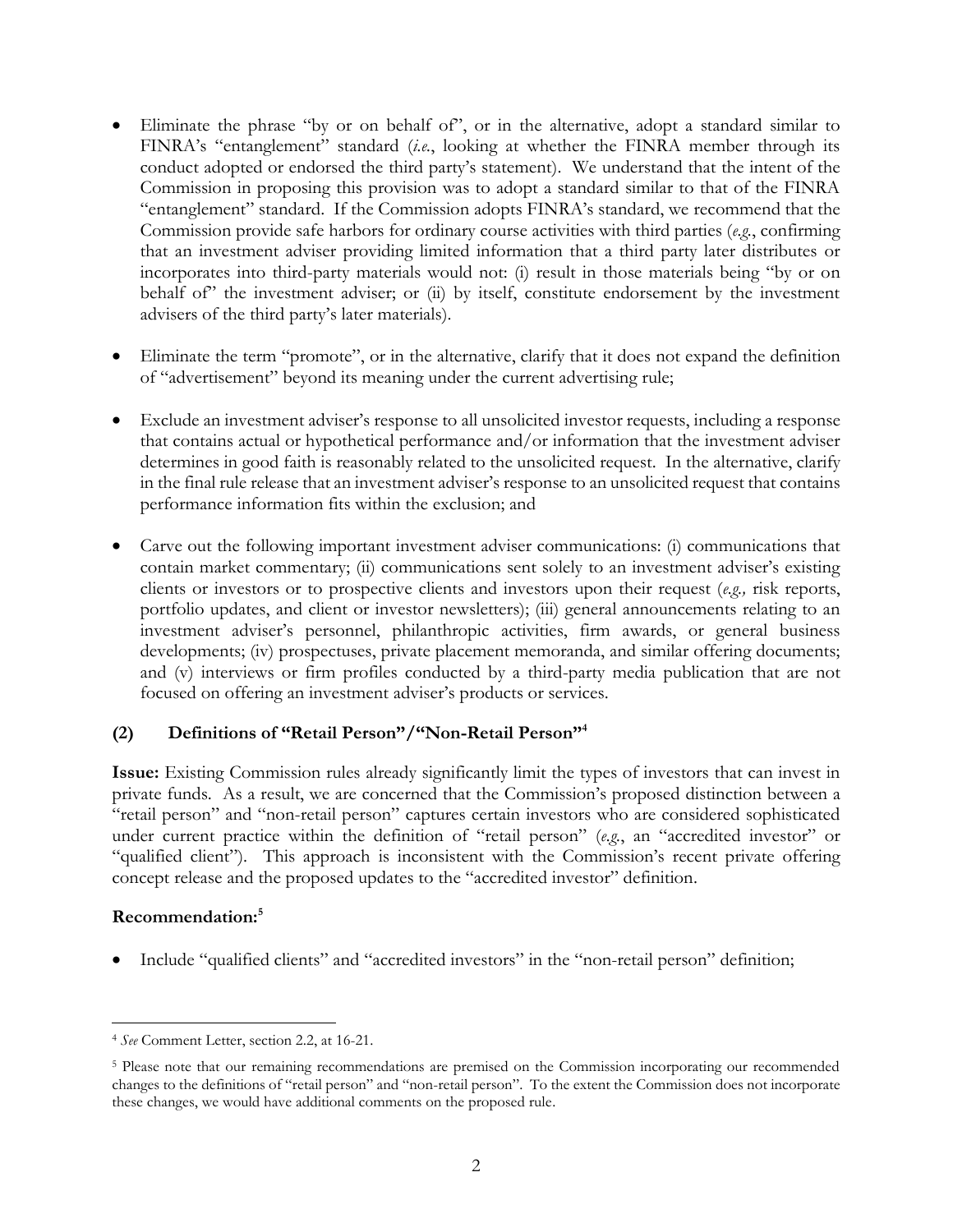- Allow investment advisers to classify a non-U.S. person as a "retail person" or "non-retail person" based on existing practices, so long as the adviser makes its determination in "good faith"; and
- Add a grandfathering provision for current non-U.S. investors, given that, at the time of their original investment, no "retail person"/"non-retail person" distinction was even considered.

# **(3) Pre-Use Review and Approval Mandate<sup>6</sup>**

**Issue:** Combined with the broad definition of "advertisement", this requirement would substantially and unnecessarily complicate investment advisers' compliance obligations.

**Recommendation:** Eliminate the proposed pre-use review and approval mandate, and allow an investment adviser to reasonably design its policies and procedures to maintain compliance with the rule. In the alternative, retain the requirement but: (i) exclude ministerial communications, communications to a single investor (to the extent such communications are not already excluded from the definition of "advertisement"), and correspondence that is incidental and summarizes already reviewed content; and (ii) clarify that investment advisers are permitted to re-use previously reviewed and approved communications where the same substantive response is being sent to several different clients or investor, or the only changes are to update figures or dates.

# **(4) Use of "Hypothetical Performance" Information<sup>7</sup>**

**Issue:** The proposal defines "hypothetical performance" broadly, includes different types of performance information that have disparate uses, risk profiles, and complexities (*e.g.,* backtested, model, target, and projected performance), and then imposes the same disclosure requirements on each. To comply with the related disclosure requirements, investment advisers would have to disclose highly confidential and proprietary information about their investment processes, which could prevent investment advisers from making useful performance presentations.

## **Recommendation:**

- The Commission should adopt a more flexible approach that would allow investment advisers to scale the scope and specific language of required disclosures to the risk profile of the type of "hypothetical performance" information used, and should remove targeted performance from the definition of "hypothetical performance".
- The Commission should remove targeted performance from the definition of "hypothetical performance". Targeted performance is a forward-looking projection and, as such, carries a different and significantly lower risk profile than "hypothetical performance" presentations that involve, for example, simulated track records that comprise back-tested information.
- The Commission should remove the prescriptive, suitability procedures in the case of advertisements containing hypothetical performance provided to non-retail persons.

 $\overline{\phantom{a}}$ 

<sup>6</sup> *See* Comment Letter, section 2.7, at 30-32.

<sup>7</sup> *See* Comment Letter, section 2.6.3, at 27-30.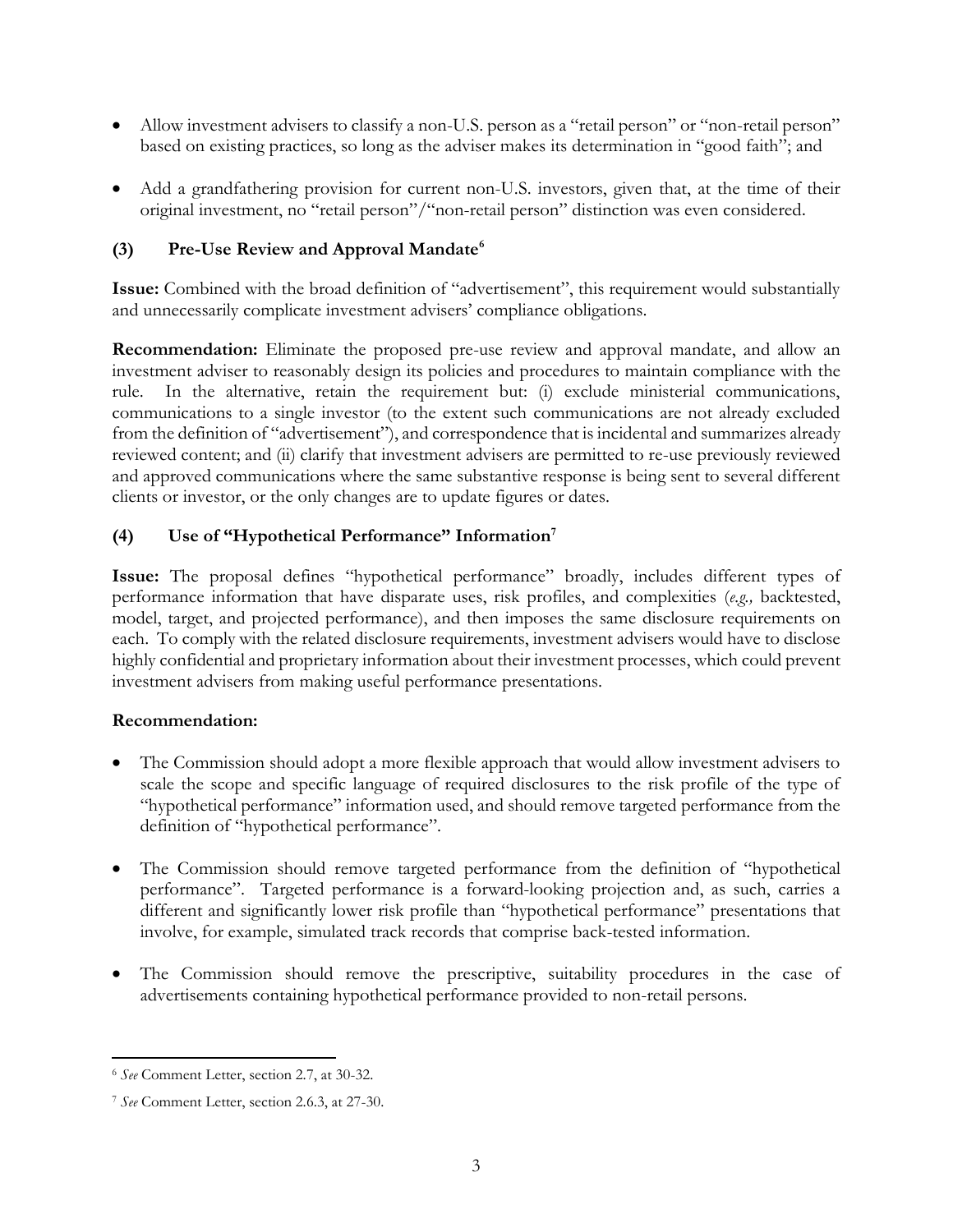## **(5) General Prohibitions<sup>8</sup>**

**Issue:** The proposed "general prohibitions" are overly prescriptive requirements and contain seven variations on the otherwise straightforward concept that an "advertisement" should not be misleading. This prescriptive approach risks confusion in application and unintended consequences.

**Recommendation:** Eliminate the proposed prescriptive approach in favor of continued reliance on the simpler and clearer anti-fraud standard from the current advertising rule, which would create a true principles-based approach. In the alternative, if the Commission is concerned that a single antifraud standard is not sufficiently protective of "retail persons", we recommend that the Commission develop prohibitions specifically designed to their level of sophistication.

# **(6) Prescribed Performance Periods in a "Retail Advertisement"<sup>9</sup>**

**Issue:** While sensible for mutual funds, the requirement to prescribe one-, five-, and ten-year performance presentation periods in a "retail advertisement" is unworkable for private funds because they are varied in nature and cannot be as easily subjected to one-size-fits-all requirements, and for some private funds, the investment adviser cannot present the actual performance results until the end of life of the fund.

**Recommendation:** Eliminate the standardized timeframe requirement.

# **(7) Testimonials, Endorsements, and Third-Party Ratings<sup>10</sup>**

**Issue:** The requirement to disclose non-cash compensation presents the same ambiguities as for the solicitation rule, and adds significant ambiguity to the scope of the disclosure requirement. Also, the requirement that investment advisers conduct diligence on the rating process for third-party ratings would create significant challenges.

## **Recommendation:**

- Require only disclosure of cash compensation and only where such cash compensation was provided "in exchange for" the testimonial, endorsement or third-party rating.
- Eliminate the investment adviser due diligence requirement.

# **(8) Past Specific Recommendations/Specific Investment Advice<sup>11</sup>**

**Issue:** We are concerned with the discussion and positive statements in the proposed rule release regarding the existing staff no-action letters in this area, which are narrow and of limited utility in many circumstances.

l <sup>8</sup> *See* Comment Letter, Section 2.3, at 21-22.

<sup>9</sup> *See* Comment Letter, section 2.2.4, at 20-21.

<sup>10</sup> *See* Comment Letter, Section 2.4, at 23-24.

<sup>11</sup> *See* Comment Letter, section 2.5, at 24-25.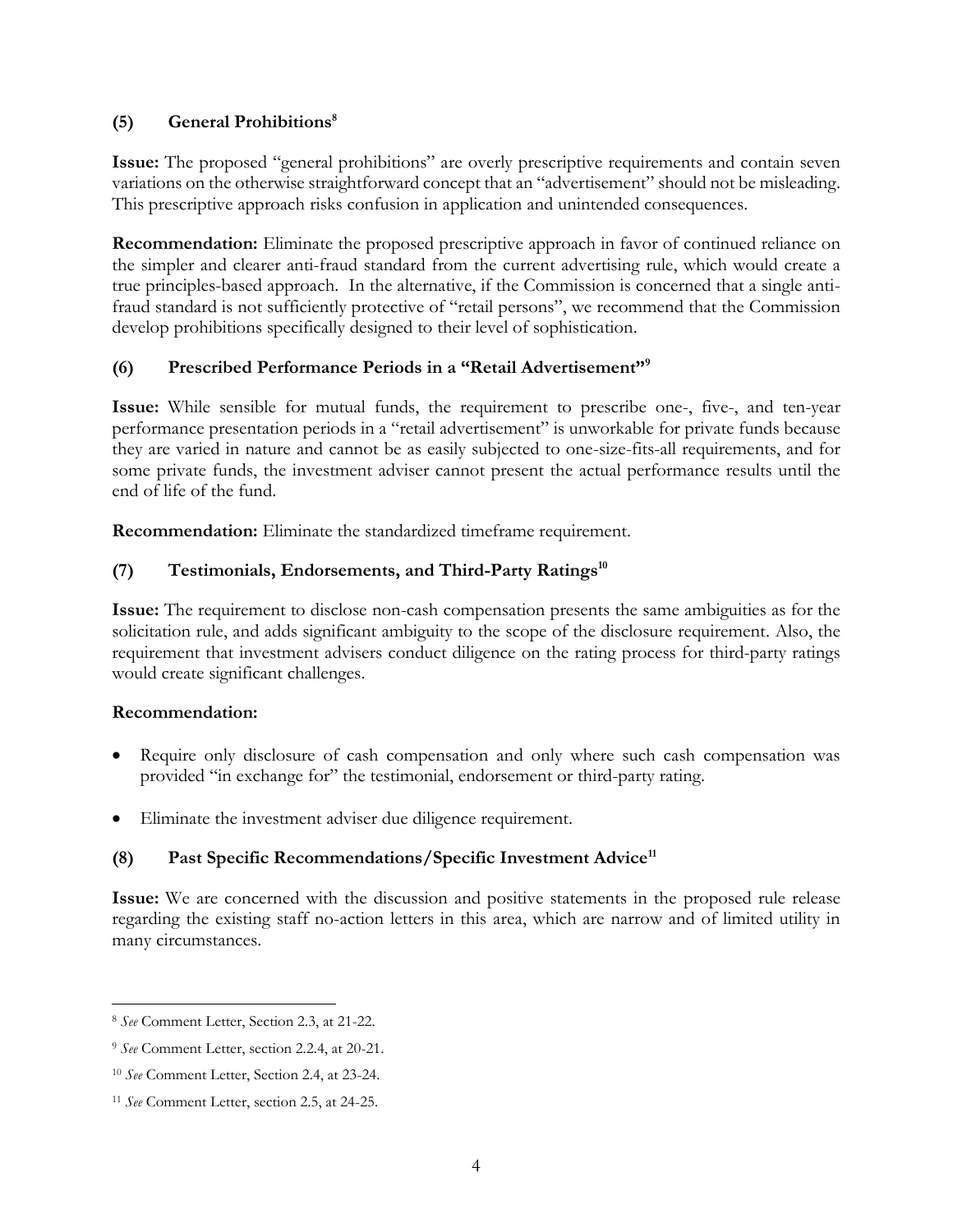#### **Recommendation:**

- We recommend that the Commission clarify in the final rule release that these letters are only examples of safe harbors, and not the sole circumstances in which an investment adviser's presentation of past specific recommendations would be appropriate and permissible. We believe that in cases where an investment adviser discloses total portfolio performance (*e.g.,* advertisements relating to funds), such disclosure is itself a sufficient measure to address the potential for investor confusion otherwise associated with highlighting individual positions or position results.
	- We recommend that the Commission clarify in the final rule release that the discussion about specific investment advice does not apply to statements regarding current investments. Such statements are not performance information because they do not convey information about buy/sell pairs and associated pricing levels. Accordingly, we believe they are appropriately regulated by existing anti-fraud and manipulation provisions, and should not be considered "specific investment advice".

# **(9) Form ADV Supplemental Questions<sup>12</sup>**

**Issue:** The questions would not provide the Commission with accurate insight into investment advisers' actual advertising practices as advisers would answer all questions in the affirmative, and they would not benefit investors who would already know about the adviser's practices.

**Recommendation:** Eliminate the supplemental questions.

\* \* \* \* \* \* \*

We thank you for considering our recommendations, and we welcome the opportunity to discuss our views with you in greater detail. Please do not hesitate to contact Carlotta D. King of MFA at 202- 730-2600 or Jiří Krόl of AIMA at 202-919-4940 with any questions that you might have regarding this summary.

 $\overline{a}$ 

<sup>12</sup> *See* Comment Letter, section 2.8, at 32-33.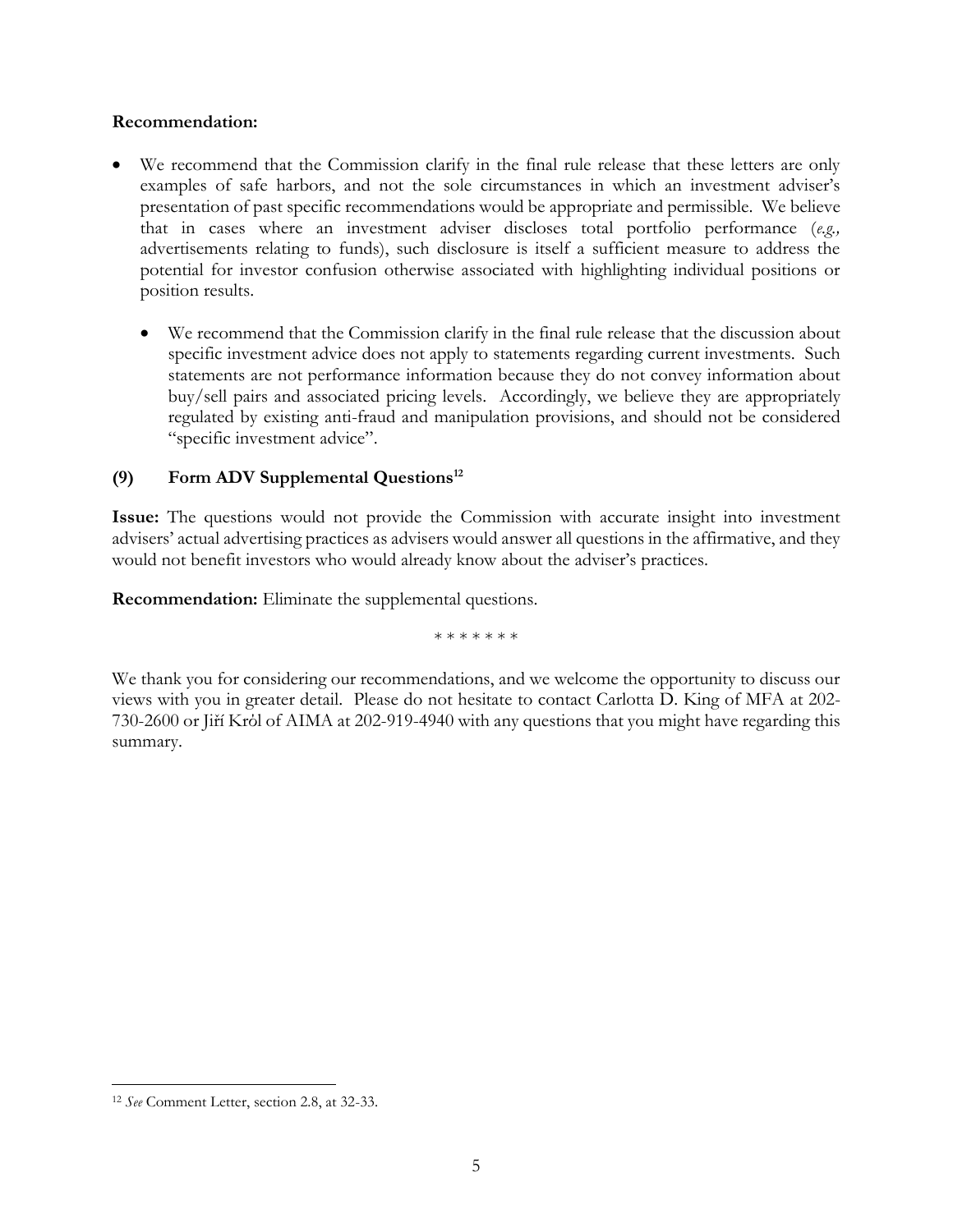## **APPENDIX A**

## **Proposed Mark-Up of Text**

#### **275.206(4)–1 Advertisements by investment advisers.**

As a means reasonably designed to prevent fraudulent, deceptive, or manipulative acts, practices, or courses of business within the meaning of section 206(4) of the Act [15 U.S.C. 80b– 6(4)], it is unlawful for any investment adviser registered or required to be registered under section 203 of the Act [15 U.S.C. 80b–3], directly or indirectly, to disseminate any *advertisement* that violates any of paragraphs (a) through (d) of this section.

(a) *General prohibitions.* An *advertisement* may not:

(1) Include any untrue statement of a material fact, or omit to state a material fact necessary in order to make the statement made, in the light of the circumstances under which it was made, not misleading.;

(2) Include a material claim or statement that is unsubstantiated;

(3) Include an untrue or misleading implication about, or reasonably be likely to cause an untrue or misleading inference to be drawn concerning, a material fact relating to the investment adviser;

(4) Discuss or imply any potential benefits to clients or investors connected with or resulting from the investment adviser's services or methods of operation without clearly and prominently discussing any associated material risks or other limitations associated with the potential benefits;

(5) Include a reference to specific investment advice provided by the investment adviser where such investment advice is not presented in a manner that is fair and balanced;

(6) Include or exclude performance results, or present performance time periods, in a manner that is not fair and balanced; or

(7) Otherwise be materially misleading.

(b) *Testimonials, endorsements, and third-party ratings.* An *advertisement* may not include any *testimonial, endorsement,* or *third-party rating,* unless:

(1) For a *testimonial* or *endorsement,* the investment adviser clearly and prominently discloses, or the investment adviser reasonably believes that the *testimonial* or *endorsement* clearly and prominently discloses, that:

(i) The *testimonial* was given by a client or investor, and the *endorsement* was given by a non-client or non-investor, as applicable; and

(ii) If applicable, cash or non-cash compensation has been provided by or on behalf of the adviser in connection withexchange for the adviser obtaining or using the *testimonial* or *endorsement;*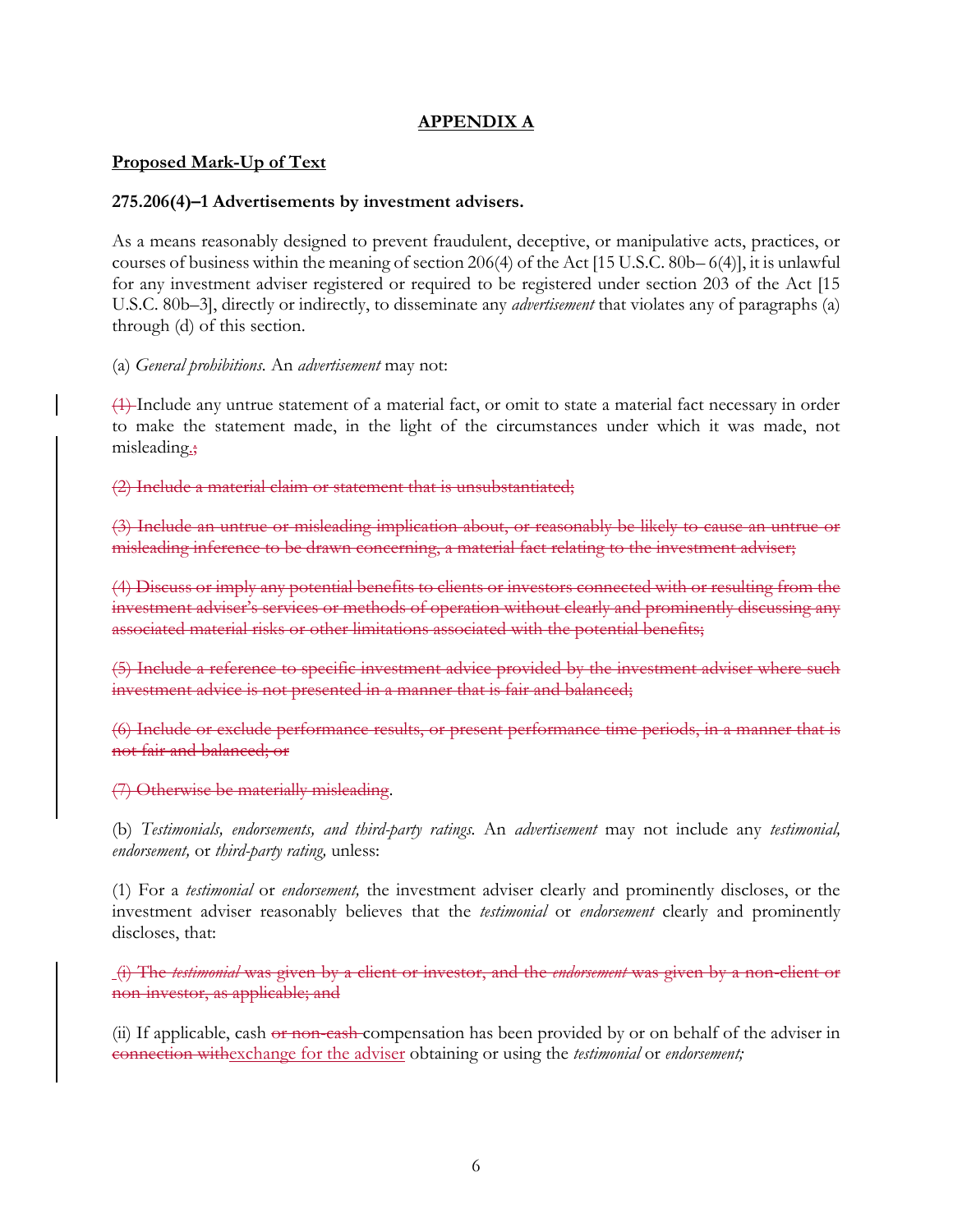(2) For a *third-party rating,* the investment adviser reasonably believes that any questionnaire or survey used in the preparation of the *third-party rating* is structured to make it equally easy for a participant to provide favorable and unfavorable responses, and is not designed or prepared to produce any predetermined result; and the investment adviser clearly and prominently discloses, or the investment adviser reasonably believes that the *third-party rating* clearly and prominently discloses:

(i) The date on which the rating was given and, if applicable, the period of time upon which the rating was based;

(ii) The identity of the third party that created and tabulated the rating; and

(iii) If applicable, that cash or noneash compensation has been provided by or on behalf of the adviser in connection withexchange for obtaining or using the *third-party rating.*

(c) *Performance.* An investment adviser may not include:

(1) In any *advertisement:*

(i) Any presentation of *gross performance,* unless the *advertisement* provides or offers to provide promptly a schedule of the specific fees and expenses (presented in percentage terms) deducted to calculate *net performance;*

(ii) Any statement, express or implied, that the calculation or presentation of performance results in the *advertisement* has been approved or reviewed by the Commission;

(iii) Any *related performance,* unless it includes all *related portfolios;* provided that *related performance* may exclude any *related portfolios* if:

(A) The advertised performance results are no higher than if all *related portfolios* had been included; and

(B) The exclusion of any *related portfolio* does not alter the presentation of the time periods prescribed by paragraph  $(e)(2)(ii)$  of this section;

(iv) Any *extracted performance,* unless the *advertisement* provides or offers to provide promptly the performance results of all investments in the total *portfolio* from which the performance was extracted; or

(v) Any *hypothetical performance* unless the investment adviser:

(A) For any retail advertisement, aAdopts and implements policies and procedures reasonably designed to ensure that the *hypothetical performance* is relevant to the financial situation and investment objectives of the person to whom the *advertisement* is disseminated;

(B) Provides sufficient disclosures that accompany such *hypothetical performance* and that the investment adviser reasonably determines are scaled appropriately to the risk profile of the type of *hypothetical performance* being provided and reasonably explain the *hypothetical performance* shown;Provides sufficient information to enable such person to understand the criteria used and assumptions made in calculating such *hypothetical performance;* and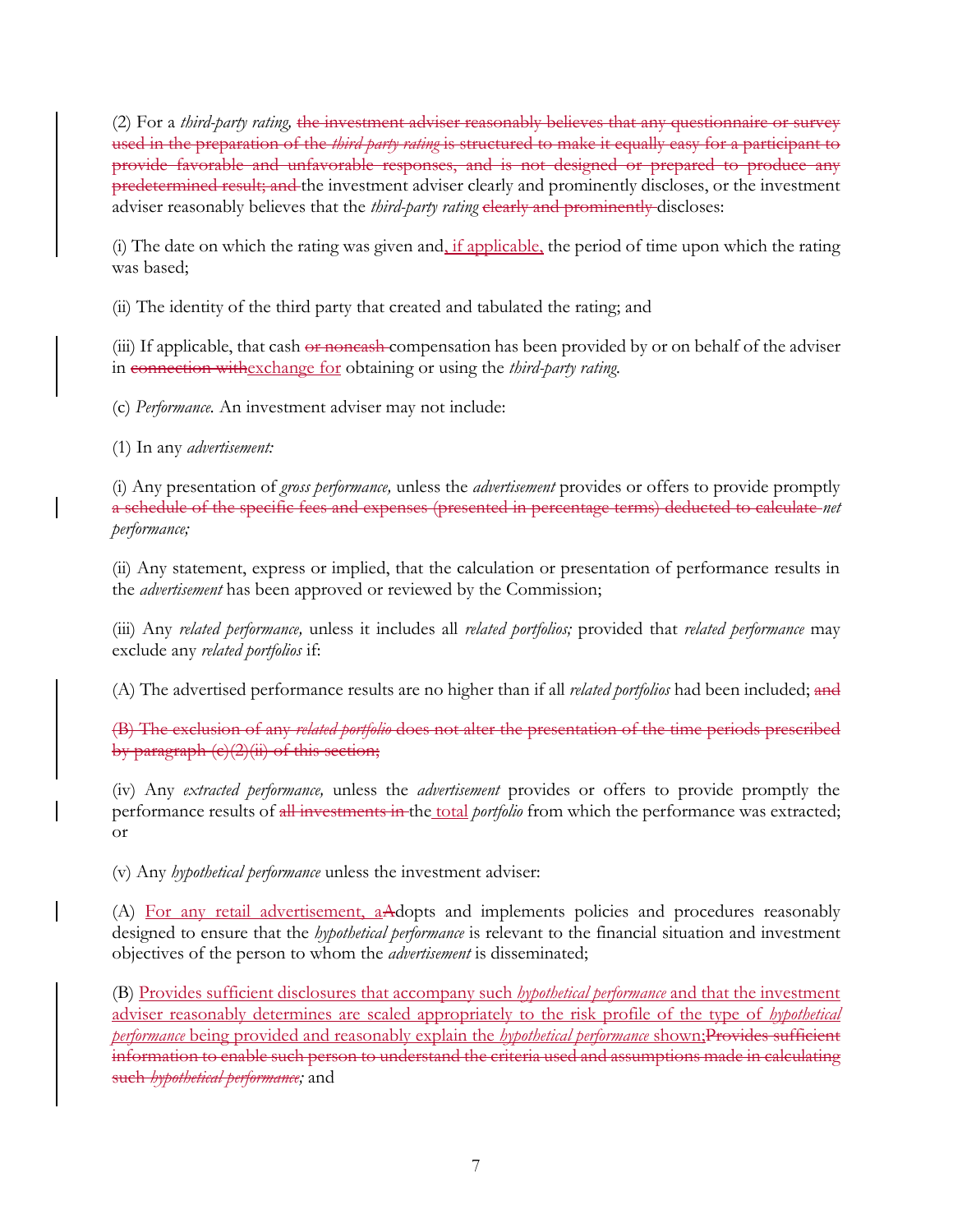(C) Provides (or, if such person is a *non-retail person,* provides or offers to provide promptly) sufficient information to enable such person to understand the risks and limitations of using such *hypothetical performance* in making investment decisions.

(2) In any *retail advertisement:*

(i) Any presentation of *gross performance,* unless the *advertisement* also presents *net performance:*

(A) With at least equal prominence to, and in a format designed to facilitate comparison with, the *gross performance;* and

(B) Calculated over the same time period, and using the same type of return and methodology as, the *gross performance;* and

(ii) Any performance results of any *portfolio* or any composite aggregation of *related portfolios,* unless the *advertisement* includes performance results of the same *portfolio* or composite aggregation for one-, five, and ten-year periods, each presented with equal prominence and ending on the most recent practicable date; except that if the relevant *portfolio* did not exist for a particular prescribed period, then the life of the *portfolio* must be substituted for that period.

(d) *Review and approval.* An investment adviser may not, directly or indirectly, disseminate an *advertisement*  unless the *advertisement* has been previously reviewed and approved as being consistent with the requirements of this section by a designated employee, except for *advertisements* that are:

(1) Communications that are disseminated only to a single person or household or to a single investor in a *pooled investment vehicle;* and

(2) Live oral communications that are broadcast on radio, television, the internet, or any other similar medium.

(e) *Definitions.* For purposes of this section:

(1) *Advertisement* means any communication, disseminated by any means, to more than one investment advisory client or investor by or on behalf of an investment adviser, that offers or promotes the investment adviser's investment advisory services or that seeks to obtain or retain one or more investment advisory clients or investors in any *pooled investment vehicle* advised by the investment adviser. *Advertisement* does not include:

(i) Live oral communications that are not broadcast on radio, television, the internet, or any other similar medium; $\frac{13}{2}$ 

l <sup>13</sup> We do not have any comments on the proposed language. However, the discussion around this exclusion in the proposed rule release created number of concerns. We recommend that the Commission clarify the following in the final rule release that: (1) storyboards, outlines, notes, and any other written material used by investment advisers to prepare for or conduct a client or investor presentation are within the proposed exclusion; provided that the investment adviser does not show or disseminate these materials to the client or investor; (2) what constitutes a "live" communication is to be understood flexibly in light of both the present context and the continued evolution of the media and technology involved; and (3) a quarterly conference call for client and investors (i.e., not open to the general public) organized by a chief investment officer or a portfolio manager would be considered a live oral communication that fits within the exclusion.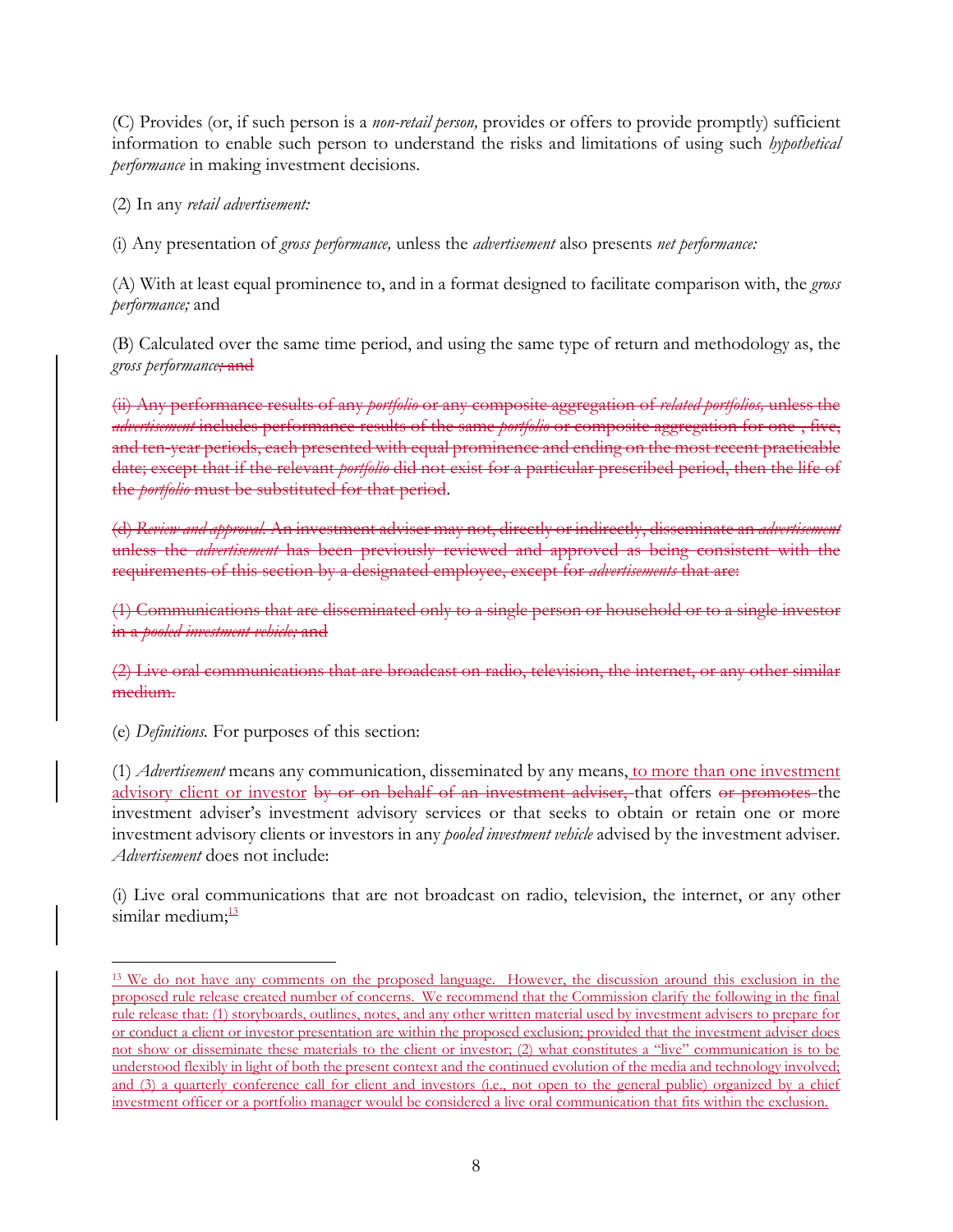(ii) A communication by an investment adviser that does no more than respond to an unsolicited request for information specified in such request about the investment adviser or its services, including any information that the investment adviser determines in good faith is reasonably related to the unsolicited request, other than:

(A) Any communication to a *retail person* that includes performance results; or

(B) Any communication that includes *hypothetical performance;*

(iii) A communication that contains market commentary;

(iv) A communication sent solely to one existing or prospective investment advisory client or investor;

(v) A communication relating to the announcement of an investment adviser's personnel, philanthropic activities, firm awards, or general business developments;

(vi) A fund prospectus, private placement memoranda, or similar offering document;

(vii) A communication containing an interview or profile of an investment adviser that is conducted by a third-party media publication and does not offer an investment adviser's products or services;

(viii) An advertisement, other sales material, or sales literature that is about an investment company registered under the Investment Company Act of 1940 or about a business development company and that is within the scope of rule 482 or rule 156 under the Securities Act; or

 $(ix·)$  Any information required to be contained in a statutory or regulatory notice, filing, or other communication.

(2) *Endorsement* means any statement by a person other than a client or investor indicating approval, support, or recommendation of the investment adviser or its *advisory affiliates,* as defined in the Form ADV Glossary of Terms.

(3) *Extracted performance* means the performance results of a subset of investments extracted from a *portfolio.*

(4) *Gross performance* means the performance results of a *portfolio* before the deduction of all fees and expenses that a client or investor has paid or would have paid in connection with the investment adviser's investment advisory services to the relevant *portfolio.*

(5) *Hypothetical performance* means performance results that were not actually achieved by any *portfolio* of any client of the investment adviser. *Hypothetical performance* includes, but is not limited to:

(i) Performance derived from representative model *portfolios* that are managed contemporaneously alongside *portfolios* managed for actual clients; and

(ii) Performance that is backtested by the application of a strategy to market data from prior periods when the strategy was not actually used during those periods; and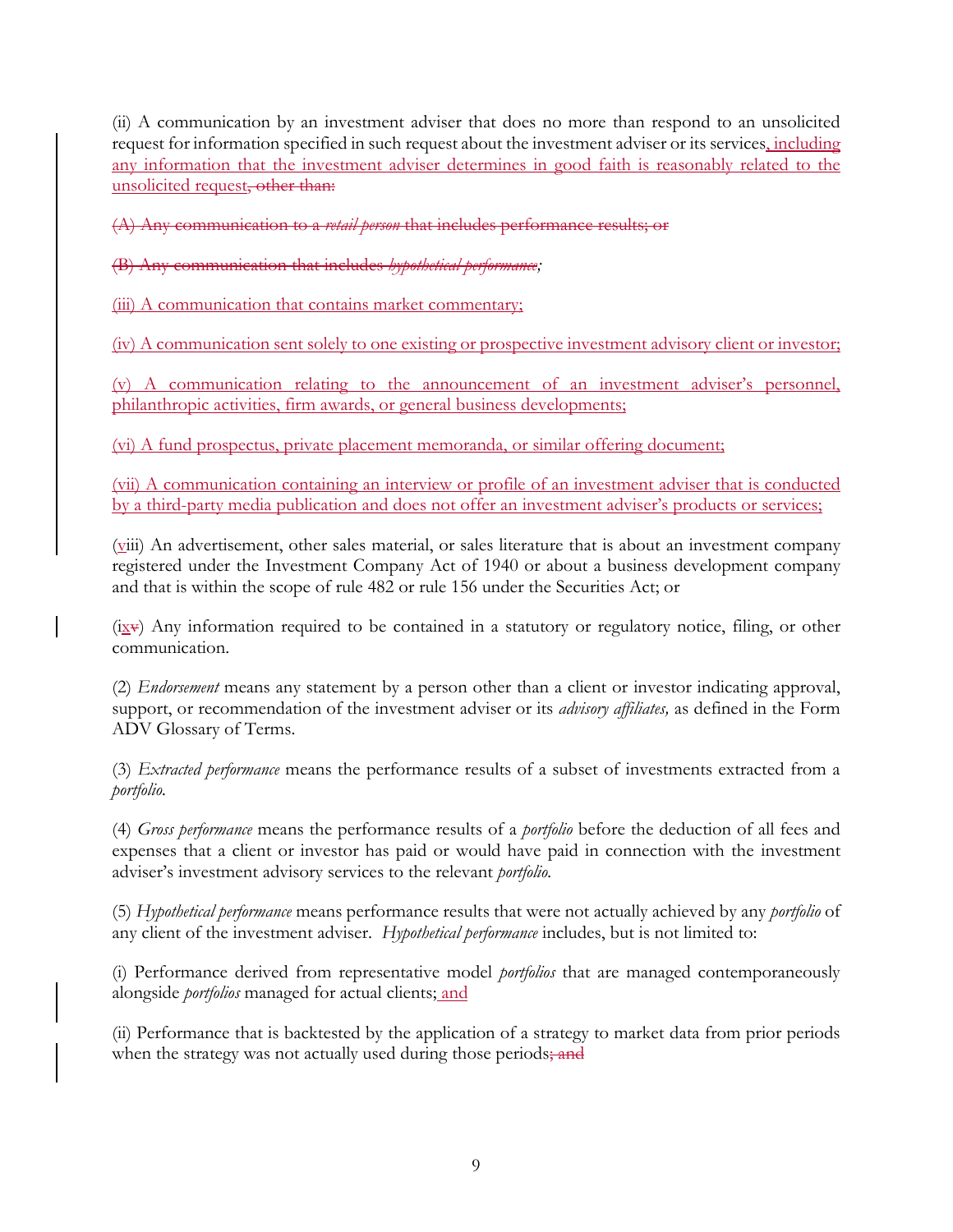(iii) Targeted or projected performance returns with respect to any *portfolio* or to the investment services offered or promoted in the *advertisement.*

(6) *Net performance* means the performance results of a *portfolio* after the deduction of all fees and expenses that a client or investor has paid or would have paid in connection with the investment adviser's investment advisory services to the relevant *portfolio,* including, if applicable, advisory fees, advisory fees paid to underlying investment vehicles, and payments by the investment adviser for which the client or investor reimburses the investment adviser. For purposes of this rule, *net performance*  may reflect one or more of the following:

(i) The deduction of a model fee when doing so would result in performance figures that are no higher than if the actual fee had been deducted;

(ii) The deduction of a model fee that is equal to the highest fee charged to the relevant audience of the *advertisement;* and

(iii) The exclusion of custodian fees paid to a bank or other third-party organization for safekeeping funds and securities.

(7) *Non-retail advertisement* means any *advertisement* for which an investment adviser has adopted and implemented policies and procedures reasonably designed to ensure that the *advertisement* is disseminated solely to *non-retail persons.*

(8) *Non-retail person* means one or more of the following:

(i) A "qualified purchaser," as defined in section  $2(a)(51)$  of the Investment Company Act of 1940 and taking into account rule 2a51–1 under the Investment Company Act;

(ii) A "qualified client," as defined in Rule 205-3 of the Investment Advisers Act of 1940;

 $(iii)$  An "accredited investor," as defined in Rule 501 of the Securities Act of 1933; and

(ivi) A ''knowledgeable employee,'' as defined in rule 3c–5 under the Investment Company Act of 1940, with respect to a company that would be an investment company but for the exclusion provided by section  $3(c)/7$  of the Investment Company Act and that is advised by the investment adviser; and

(v) A person or entity that is not a "U.S. person" as defined in Regulation S of the Securities Act of 1933, and that:

(A) An investment adviser acting in good faith and in consideration of any applicable regulations of the non-U.S. jurisdiction that determine which clients or investors are non-retail clients or investors; or.

(B) Is an existing investor in a pooled investment vehicle.

(9) *Pooled investment vehicle* means any pooled investment vehicle as defined in Rule 206(4)–8(b).

(10) *Portfolio* means a group of investments managed by the investment adviser. A *portfolio* may be an account or a *pooled investment vehicle.*